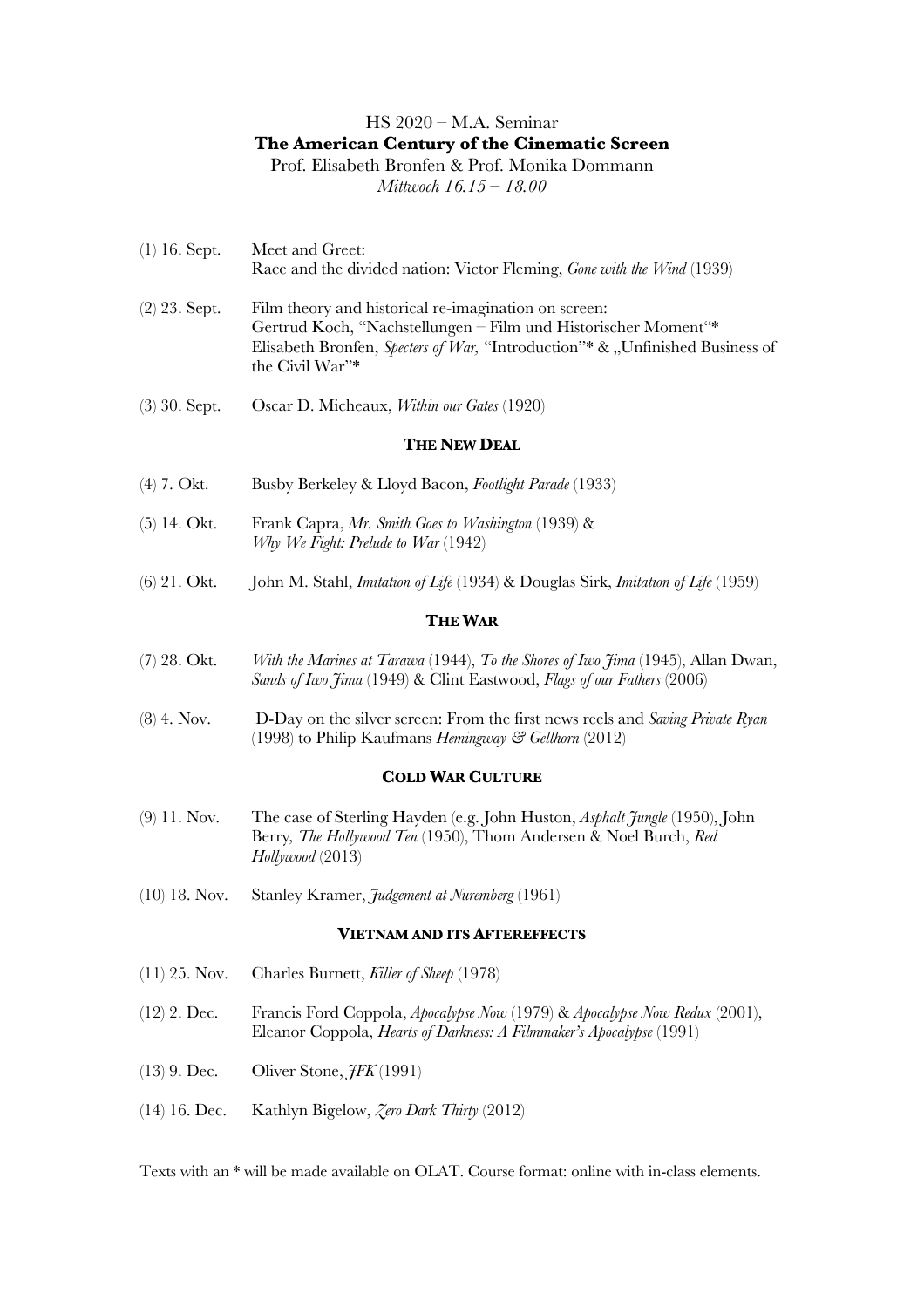## *Preparatory Materials*

- Baecque, Antoine de. *Camera Historica. The Century in Cinema*. New York: Columbia University Press 2008.
- Burgoyne, Robert. *Film Nation: Hollywoods Looks at U.S. History*. University of Minneapolis Press, 2010.

Bronfen, Elisabeth. *Specters of War. Hollywood's Engagement with Military Conflict*. New Brunswick: Rutgers University Press 2012/ *Hollywoods Kriege*. Frankfurt: S. Fischer Verlag 2013.

––––––. "Internal Enmity: Hollywood's Fragile Home Stories in the 1950s and 1960s". *Cold War Film Genres*. Hg. Homer B. Pettey. Edinburgh: Edinburgh University Press 2018.

Burns, Ken. *The War* (2007) & *The Vietnam War* (2017).

Dommann, Monika. "Nach den Sklavenschiffen. Zur Retrospektive Black Light auf dem Locarno Film Festival." *Cargo* 43, 2019. pp. 14-20.

MacDonald Fraser, George. *The Hollywood History of the World. London*: The Harvill Press 1988.

Rosenstone, Robert A. *History on Film. Film on History*. London: Pearson 2006.

Sorlin, Pierre. *The Film in History. Restaging the Past*. Totowa: Barnes & Nobles 1980.

- Willmetts, Simon. *In Secrecy's Shadow. The OSS and CIA in Hollywood Cinema 1941-1979*. Edinburgh: Edinburgh University Press 2016.
- Zemon Davis, Nathalie. "'Jede Ähnlichkeit mit lebenden oder toten Personen...': Der Film und die Herausforderung der Authentizität. " *Bilder schreiben Geschichte: Historiker im Kino*, edited by Rainer Rother, Wagenbach, 1991. pp. 37–63.

*Course Requirements*

## **Portfolio (for all students)**

## *Thesis Papers*

All students must prepare **a thesis paper as a preliminary discussion for 10 of the seminar sessions** (500 words), to be posted on OLAT by 9 a.m. on Tuesday of the respective week. Each thesis paper should, as the title suggests, entail a thesis, but could also contain a series of questions, comments or associations. It should present an argument; indeed, it should help you practice your skills at argumentation. At the same time, it will facilitate class discussion and allow us to see in what directions you have been thinking while preparing for each session. The point is not to read out what you have written but, using what you have developed in writing, to enter into a dialog with the other members of the class. The thesis papers will count towards your portfolio and, thus, are compulsory. Please note that thesis papers that are not posted **on time** will not be counted towards your points, i.e. portfolio grade.

#### *Short Research Essay*

Students will do background research on the subject of session and compile this research in a short essay. They will be asked to speak to the content of their research in the corresponding session. It should be 2-3 pages long. A final version of the research paper should be sent as a PDFs in two weeks after the session; history students should sent it to leilavaleria.girschweiler@grc.uzh.ch, while English students to morgane.ghilardi@es.uzh.ch.